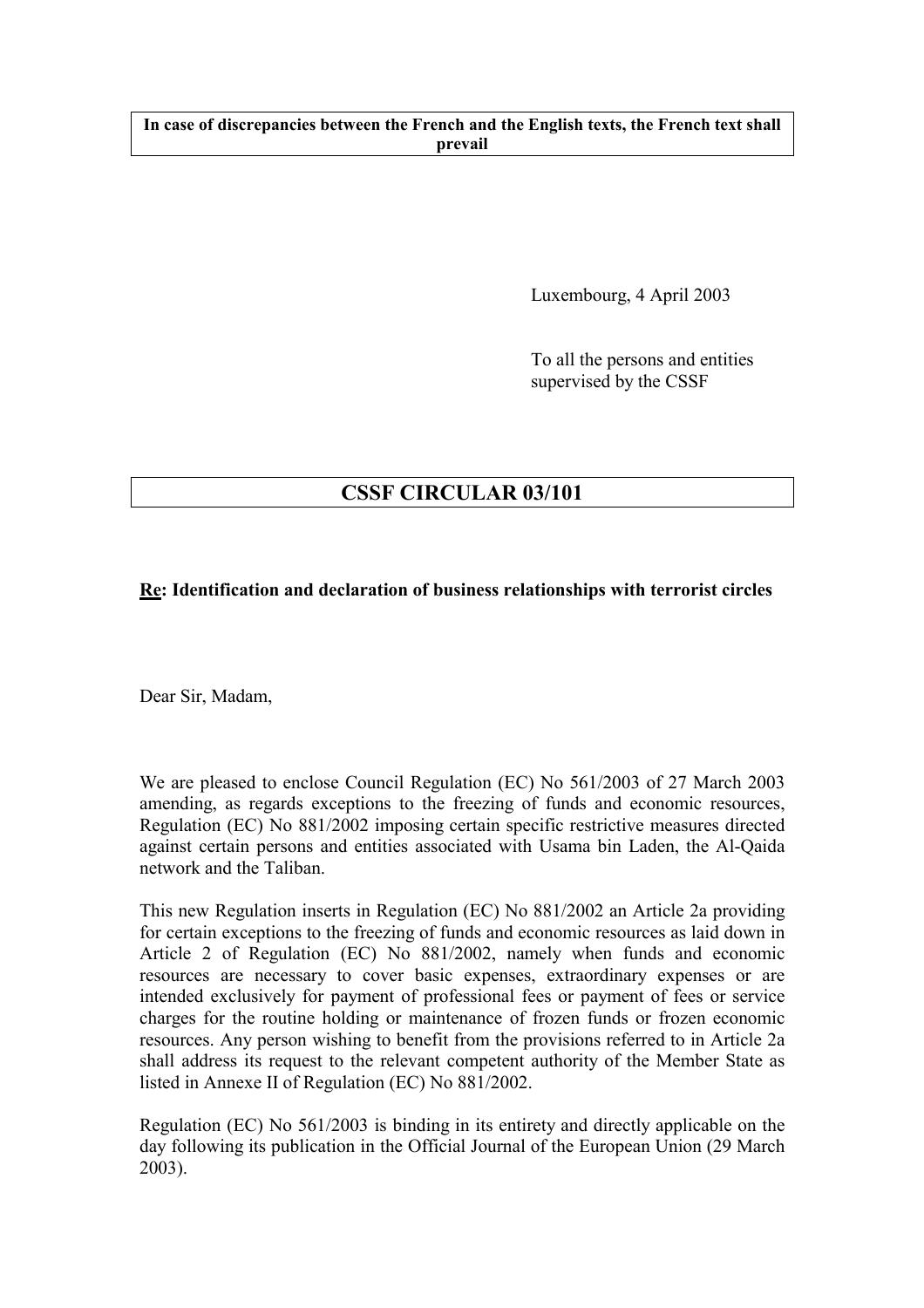In this context, we remind you that, when reporting any suspicion of money laundering or financing of terrorism to the CSSF, you should quote the reference of the CSSF Circular or any other specific document (e.g. CRF Circular of the Luxembourg Public Prosecutor's Office), on which the report may be based.

Yours faithfully,

## COMMISSION DE SURVEILLANCE DU SECTEUR FINANCIER

Charles KIEFFER Arthur PHILIPPE Jean-Nicolas SCHAUS Director Director Director General

Annexe.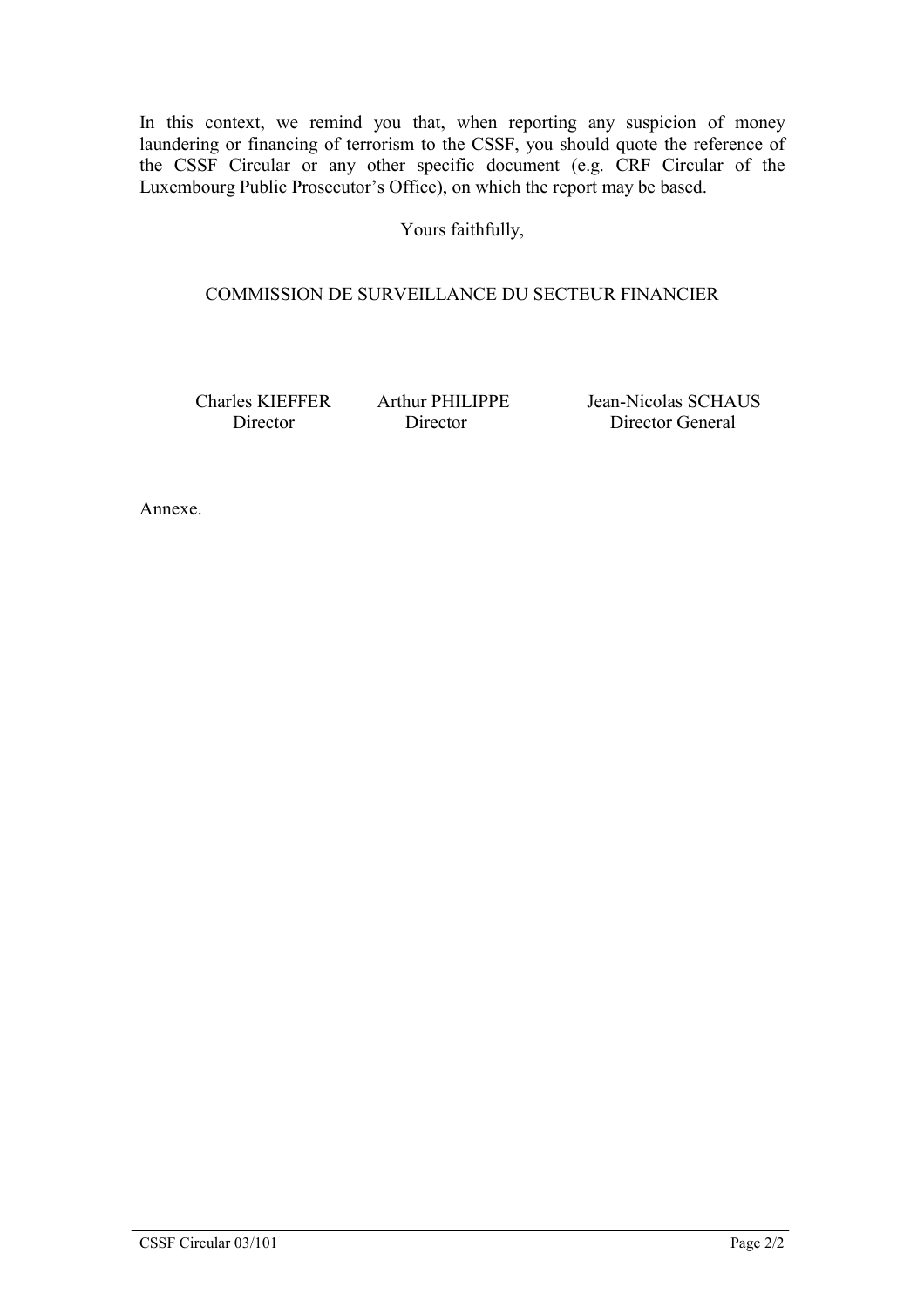I

*(Acts whose publication is obligatory)*

### **COUNCIL REGULATION (EC) No 561/2003 of 27 March 2003**

**amending, as regards exceptions to the freezing of funds and economic resources, Regulation (EC) No 881/2002 imposing certain specific restrictive measures directed against certain persons and entities associated with Usama bin Laden, the Al-Qaida network and the Taliban**

THE COUNCIL OF THE EUROPEAN UNION,

Having regard to the Treaty establishing the European Community, and in particular Articles 60, 301 and 308 thereof,

Having regard to Council Common Position 2002/402/CFSP of 27 May 2002 concerning restrictive measures against Usama bin Laden, members of the Al-Qaida organisation and the Taliban and other individuals, groups, undertakings and entities associated with them and repealing Common Positions 96/746/ CFSP, 1999/727/CFSP, 2001/154/CFSP and 2001/771/CFSP (1 ),

Having regard to Council Common Position 2003/140/CFSP of 27 February 2003 concerning exceptions to the restrictive measures imposed by Common Position 2002/402/CFSP (2 ),

Having regard to the proposal from the Commission (3),

Having regard to the opinion of the European Parliament (4),

#### Whereas:

- (1) Common Position 2002/402/CFSP provides, *inter alia*, that the European Community is to take certain restrictive measures, including the freezing of funds and economic resources, in accordance with Resolutions 1267 (1999), 1333 (2000) and 1390 (2002) of the Security Council of the United Nations.
- (2) The freezing of funds and economic resources has been implemented by means of Council Regulation (EC) No 881/2002 (5 ).
- (3) By means of its Resolution 1452 (2002) of 20 December 2002, the Security Council permitted certain exceptions to the freezing of funds and economic resources under Resolutions 1267 (1999), 1333 (2000) and 1390 (2002).
- (4) In view of Resolution 1452 (2002) it is necessary to adjust the measures imposed by the Community,

- ( 3 ) Proposal of 3.2.2003 (not yet published in the Official Journal).
- $($ <sup>4</sup> ) Proposal of 13.3.2003 (not yet published in the Official Journal).

HAS ADOPTED THIS REGULATION:

#### *Article 1*

The following Article shall be inserted in Regulation (EC) No 881/2002:

*'Article 2a*

1. Article 2 shall not apply to funds or economic resources where:

- (a) any of the competent authorities of the Member States, as listed in Annex II, has determined, upon a request made by an interested natural or legal person, that these funds or economic resources are:
	- (i) necessary to cover basic expenses, including payments for foodstuffs, rent or mortgage, medicines and medical treatment, taxes, insurance premiums, and public utility charges;
	- (ii) intended exclusively for payment of reasonable professional fees and reimbursement of incurred expenses associated with the provision of legal services;
	- (iii) intended exclusively for payment of fees or service charges for the routine holding or maintenance of frozen funds or frozen economic resources; or
	- (iv) necessary for extraordinary expenses; and
- (b) such determination has been notified to the Sanctions Committee; and
- (c) (i) in the case of a determination under point  $(a)(i)$ ,  $(ii)$ or (iii), the Sanctions Committee has not objected to the determination within 48 hours of notification; or
	- (ii) in the case of a determination under point (a)(iv), the Sanctions Committee has approved the determination.

<sup>(</sup> 1 ) OJ L 139, 29.5.2002, p. 4.

<sup>(</sup> 2 ) OJ L 53, 28.2.2003, p. 62.

<sup>(</sup> 5 ) OJ L 139, 29.5.2002, p. 9; Regulation as last amended by Commission Regulation (EC) No 414/2003 (OJ L 62, 6.3.2003, p. 24).